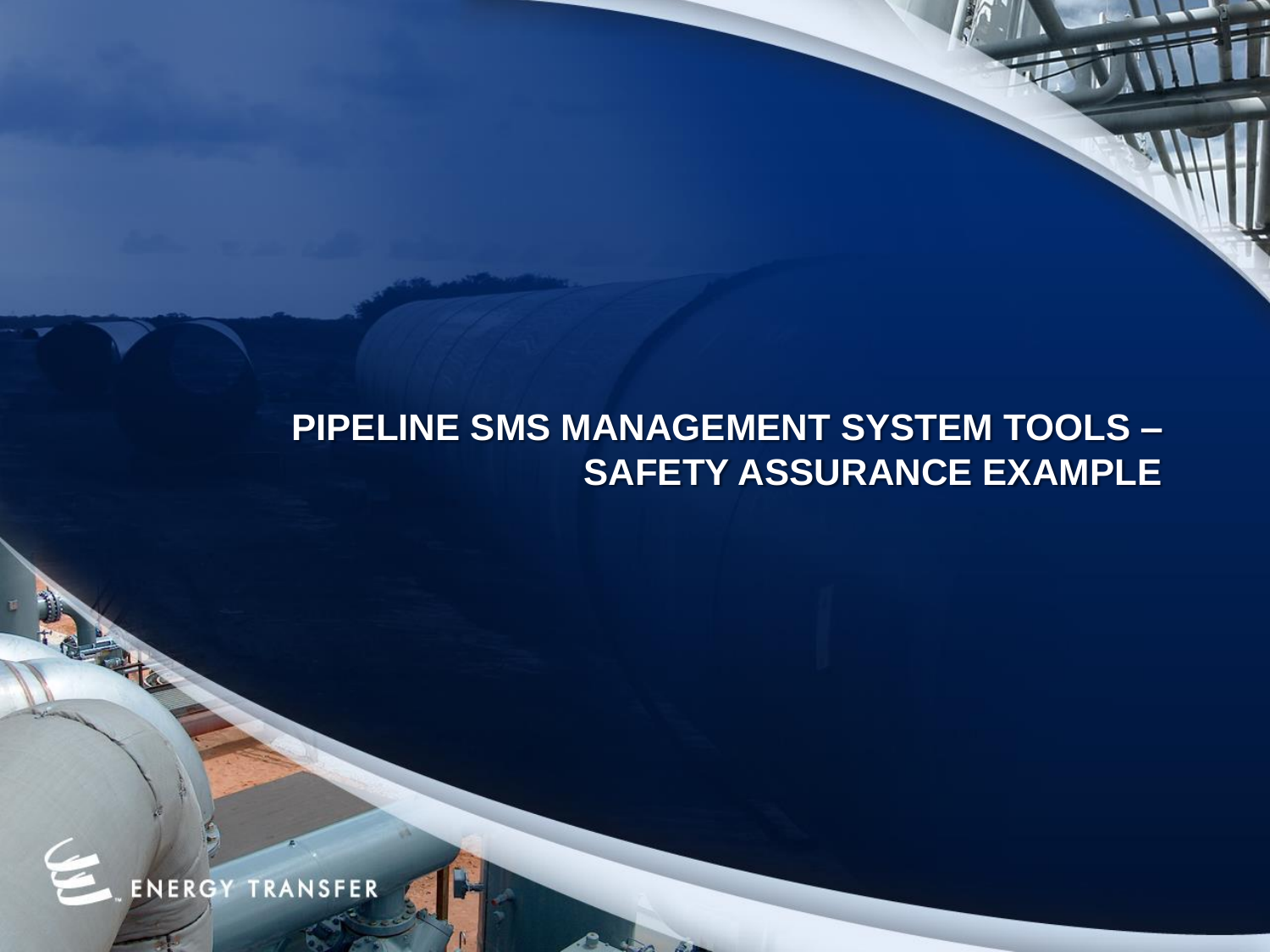## **ETP LIQUID PIPELINE OVERVIEW**

## • **Energy Transfer Partners Family of Liquid Pipelines**

- Location: Liquid pipeline operations in 20 states.
- Product(s): Crude Oil, HVL, Refined Petroleum Products (non-HVL)
- Miles of Liquid Pipe ~15,690 miles

 $\epsilon$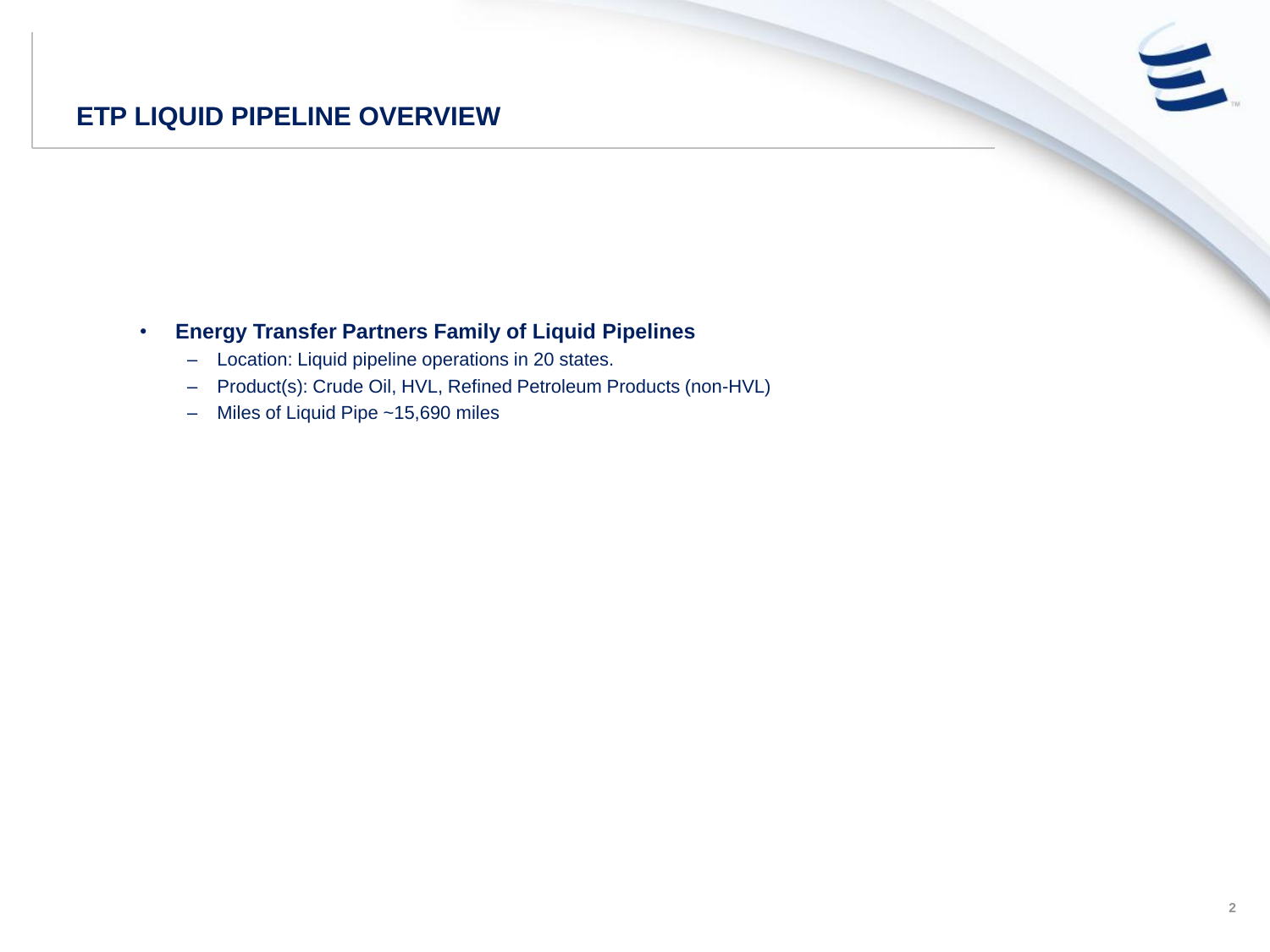## **PSMS JOURNEY**

- Environmental, Health & Safety (EHS)
	- Safety Department
		- **Pipeline Safety Management System**
		- Occupational Safety
		- Process Safety Management
		- Physical Security
- 2016/2017 Planning
- 2017/2018 Development
- 2018/2019 Implementation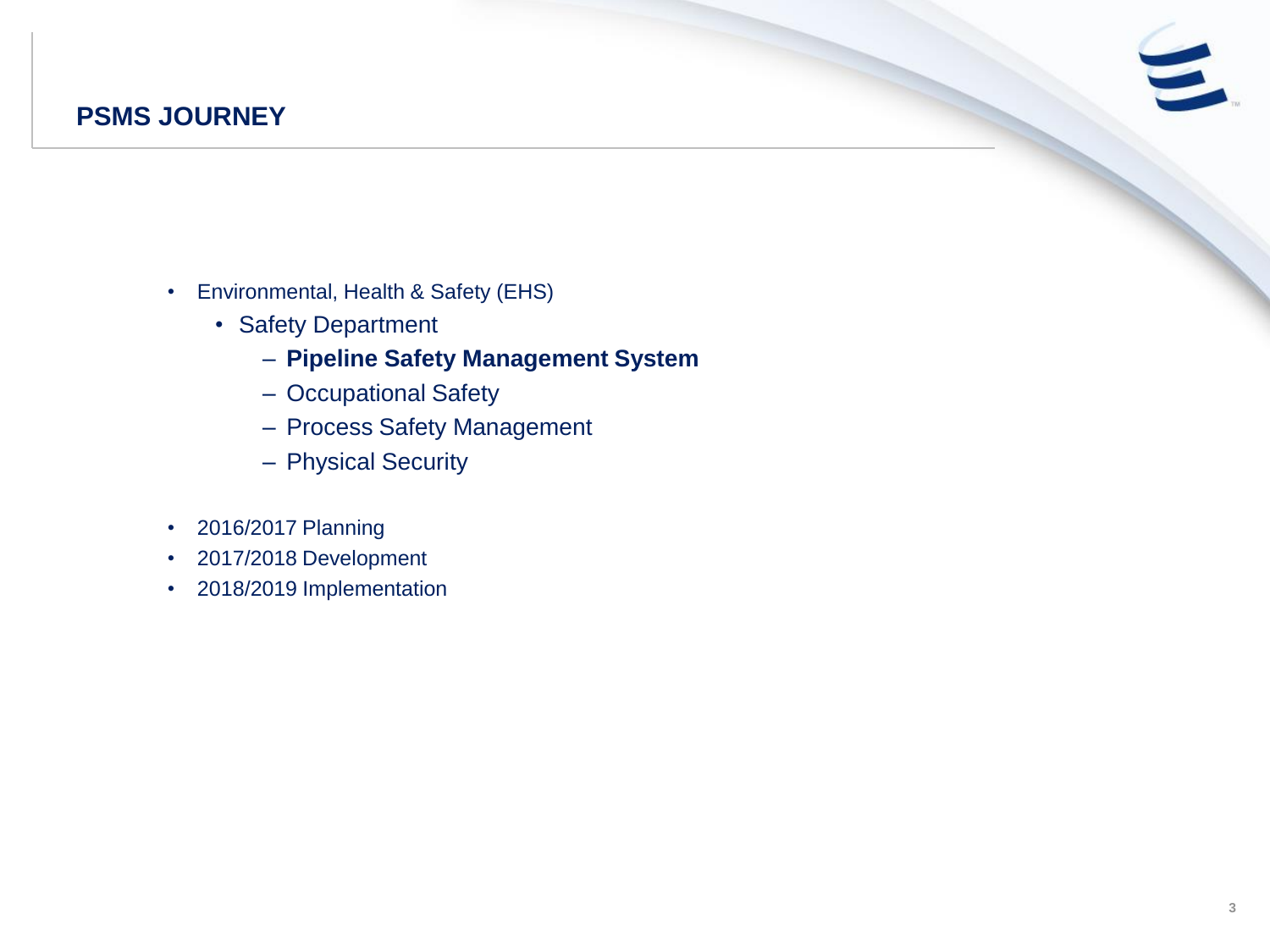## **PLANNING TOOL**

#### • **High Level Review**

- API RP 1173 Requirement
- Example Evidence
- Actual Evidence (list the relevant documents / procedures)
- $-$  Gap (Y/N)
- Description of Gap or Gaps
- Description of Potential Action(s) to Close Gaps.
- Required, Optional, or Not Chosen
- Priority
- Difficulty
- Owner
- Due Date
- Status

| <b>API RP 1173</b><br>Sub-element | <b>API RP 1173</b><br><b>Requirement</b>                                                       | <b>Example Evidence</b>                                                                                                                                   | <b>Actual Evidence (list the relevant</b><br>documents / procedures)                                              | Gap | <b>Description of Gap or Gaps</b><br>(Y/N) Use additional rows for each Potential Action.                                                                                             | <b>Description of Potential Action(s) to Close Gaps.</b><br>Use additional rows for each Potential Action.                                                                                   | <b>Optional</b><br>(O) or<br>Not<br>Chosen<br>(NC) | <b>Required Priority Difficulty Owner</b><br>(H,M,L) (1 to 10) | Due<br>Date | <b>Status</b> | <b>Comments</b>    |
|-----------------------------------|------------------------------------------------------------------------------------------------|-----------------------------------------------------------------------------------------------------------------------------------------------------------|-------------------------------------------------------------------------------------------------------------------|-----|---------------------------------------------------------------------------------------------------------------------------------------------------------------------------------------|----------------------------------------------------------------------------------------------------------------------------------------------------------------------------------------------|----------------------------------------------------|----------------------------------------------------------------|-------------|---------------|--------------------|
| 10.3                              | Is there a documented<br>process for reporting and<br>providing feedback to                    | Communication plan or procedure.<br>Documentation of the methods that<br>new risks can be reported.                                                       | PSMS Monard Section 20.8<br>HS-P-014. Near Miss/Good Catch/Red Flag<br>Challenge Reporting & Resolution Procedure |     | HS-P-014, Near Miss/Good Catch/Red Fisa Challenge<br>Reporting & Resolution Procedure does not include<br>contractors                                                                 | Jodate HS-P-014, Near Miss/Good Catch/Red Flag Challenge<br>Reporting & Resolution Procedure to include contractors.                                                                         |                                                    |                                                                |             |               | SLX Gap IO No. 21. |
| 10.4                              | Is there a procedure to<br>identify key performance<br>indicators?                             | Key Performance Indicator procedure.<br>Procedure should be how to identify the MIFACT<br>47ts and how they are to be measured<br>and Inkage to the PSMS. | <b>PSMS Monual Section 10.5</b>                                                                                   |     | Sunoco had not prepared a procedure for the identification of<br>key performance indicators.                                                                                          | Develop a procedure for the identification of leading and logging<br>key performance indicators.                                                                                             |                                                    | 8.5                                                            |             |               | SLX Gap IO No. 23. |
| 10.4                              | Are key performance<br>indicators identified to<br>measure the effectiveness of                | Key Performance Indicator INL                                                                                                                             | PIMS Monard Section 20.4                                                                                          |     | Key performance indicators for the effectiveness of the risk<br>management program are not identified for analysis.                                                                   | pdate PSMS Manual Section 30.4 to include KPIs for risk<br>nanapement program effectiveness.                                                                                                 |                                                    |                                                                |             |               |                    |
| 10.4                              | Is there a procedure for the<br>analysis of data for the key<br><b>parformance indicators?</b> | Key Peformance Indicator procedure.<br>identification, collection and Processes used for personnel safety<br>Indicators/statistics.                       | SMS Monual Section 10.5                                                                                           |     | $anoco$ has not identified a procedure for the collection of<br>data for key performance indicators. SLX Gap IO 23 does not<br>include the collection of the data for key performance | include in the procedure for the identification of leading and<br>lagging key performance indicators (SLX Gap IO No. 23)<br>requirements for the collection of the data to support the KPIs. |                                                    |                                                                |             |               |                    |

 $\epsilon$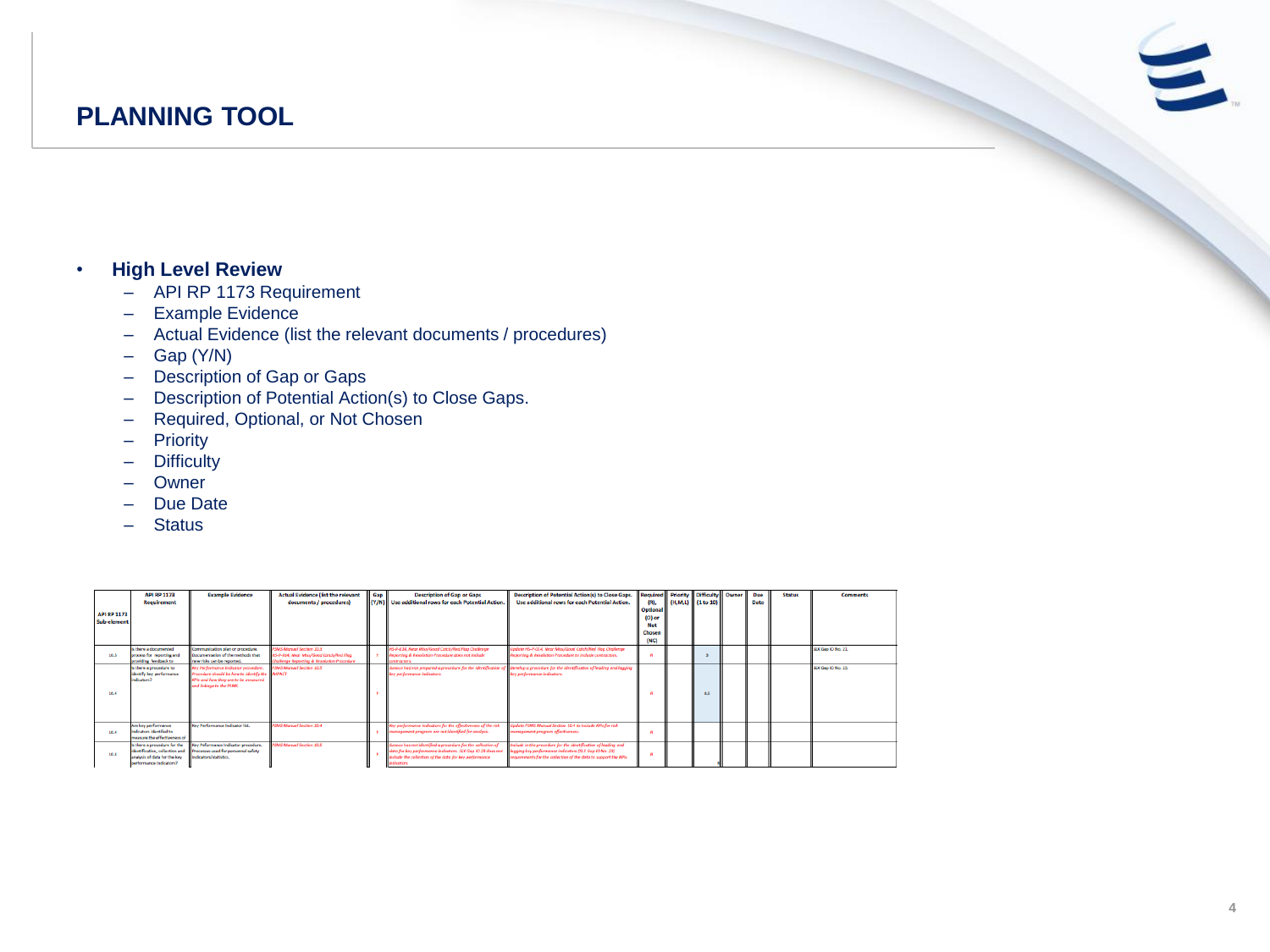## **PLANNING TOOL**

#### • **Pros**

- It got us started
- Helped identify the type of things we were missing
- Identified where there are some larger gaps
- **Cons**
	- Very broad overview of each element
	- Identified some, but not all gaps
	- Difficult to prioritize efforts
	- No clear relationship to the maturity model concept
	- Can only bring you to early stages of program development, but could be mistaken for something more comprehensive than it is.
	- May leave you at a "now what" stage.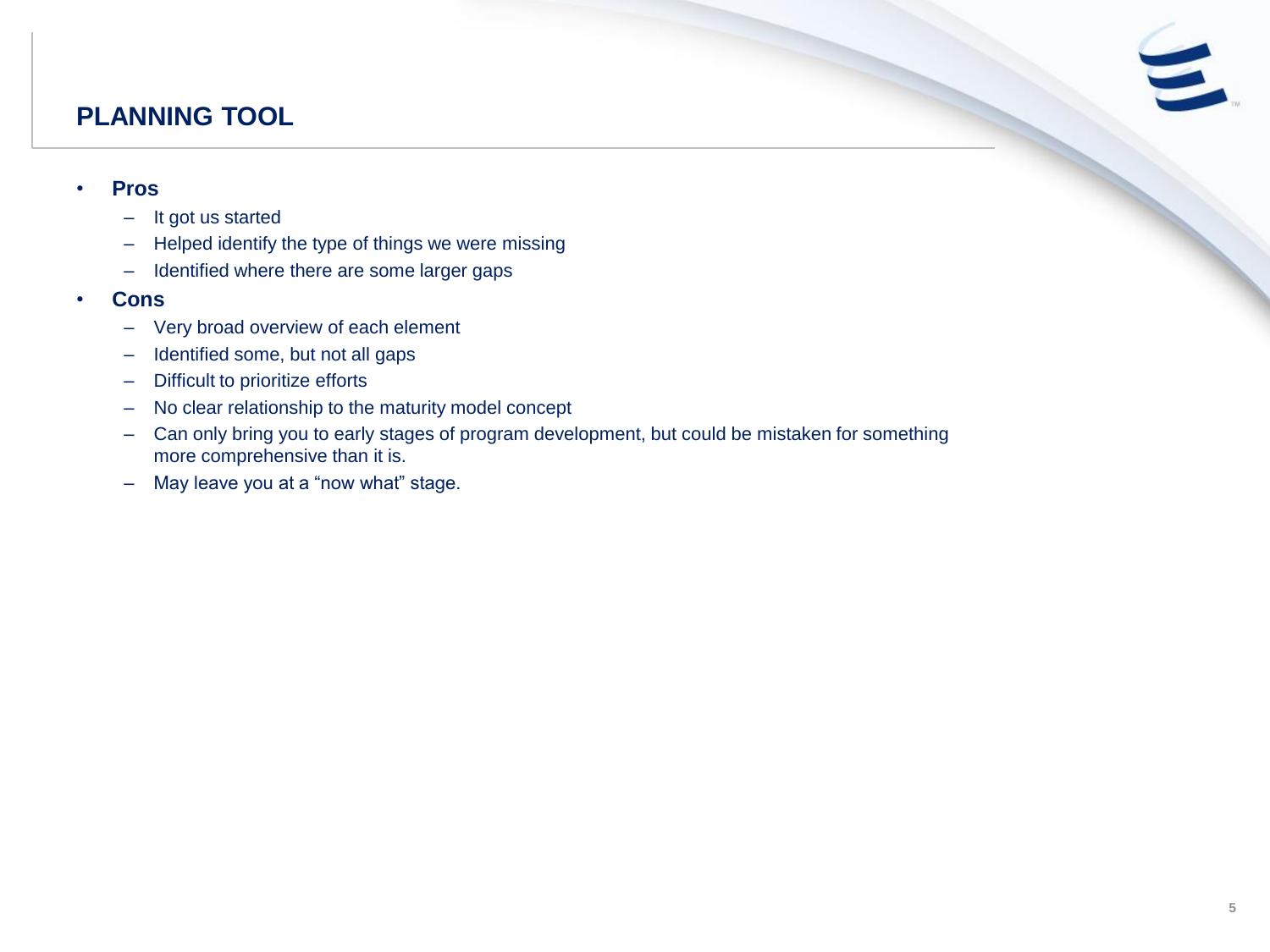## **IMPLEMENTATION TOOL**

- API RP 1173 Sub-Element
- API RP 1173 Requirement
- Level 0 (Learning)
- Level 1 (Planning)
- Level 2 (Developing)
- Level 3 (Implemented) Criteria
- Level 4 (Sustaining) Criteria

| <b>API</b><br><b>RP</b><br>1173<br>Sub-<br>elem<br>ent | API RP 1173 Requirement                                                                            | $\Omega$ | (Lear (Plan<br>$ning)$ ning) | Level Level Level 2<br>(Develo<br>ping) | Level 3<br>(Implemented)                                                                                                                                                                                                                                                                                                                                  | Level 4<br>(Sustaining)                                                                                                                                                     | Level<br>Assig<br>nment<br>$(0 - 4)$ |
|--------------------------------------------------------|----------------------------------------------------------------------------------------------------|----------|------------------------------|-----------------------------------------|-----------------------------------------------------------------------------------------------------------------------------------------------------------------------------------------------------------------------------------------------------------------------------------------------------------------------------------------------------------|-----------------------------------------------------------------------------------------------------------------------------------------------------------------------------|--------------------------------------|
|                                                        | Are audits used to examine<br>conformity of the PSMS to the<br>10.2.1 requirements of API RP 1173? |          |                              |                                         | • The organization has documented a procedure<br>to audit conformity to the RP 1173.                                                                                                                                                                                                                                                                      | • There are audit reports of audits being<br>performed to determine conformity of the PSMS<br>to RP 1173<br>• Audit results are used in the scheduling of future<br>audits. |                                      |
| 10.2.1                                                 | Are there procedures for planning,<br>conducting, and documenting audits<br>and evaluations?       |          |                              |                                         | • Audit and evaluation procedures include<br>elements of planning (selection of topics and<br>topic frequency, audit teams and expertise,<br>logistics, and communication), conducting<br>(auditor responsibilities, audit meetings,<br>scheduling interviews, and document reviews),<br>and documenting (final reports and<br>communication of results). | • Review of audit and evaluation records/reports<br>confirms audits and evaluations are planned,<br>conducted, and documented according to the<br>PSMS procedures.          | 3                                    |
|                                                        | Are evaluations used to assess the<br>effectiveness of the risk management<br>10.2.1 performance?  |          |                              |                                         | • The organization has documented a process for • There are records of audit and evaluation<br>using audits and other forms of evaluation to<br>assess the effectiveness of the risk management<br>program and pipeline safety performance<br>progress.                                                                                                   | results being used to assess the operator's risk<br>management program and pipeline safety<br>performance.                                                                  | 3                                    |

 $\equiv$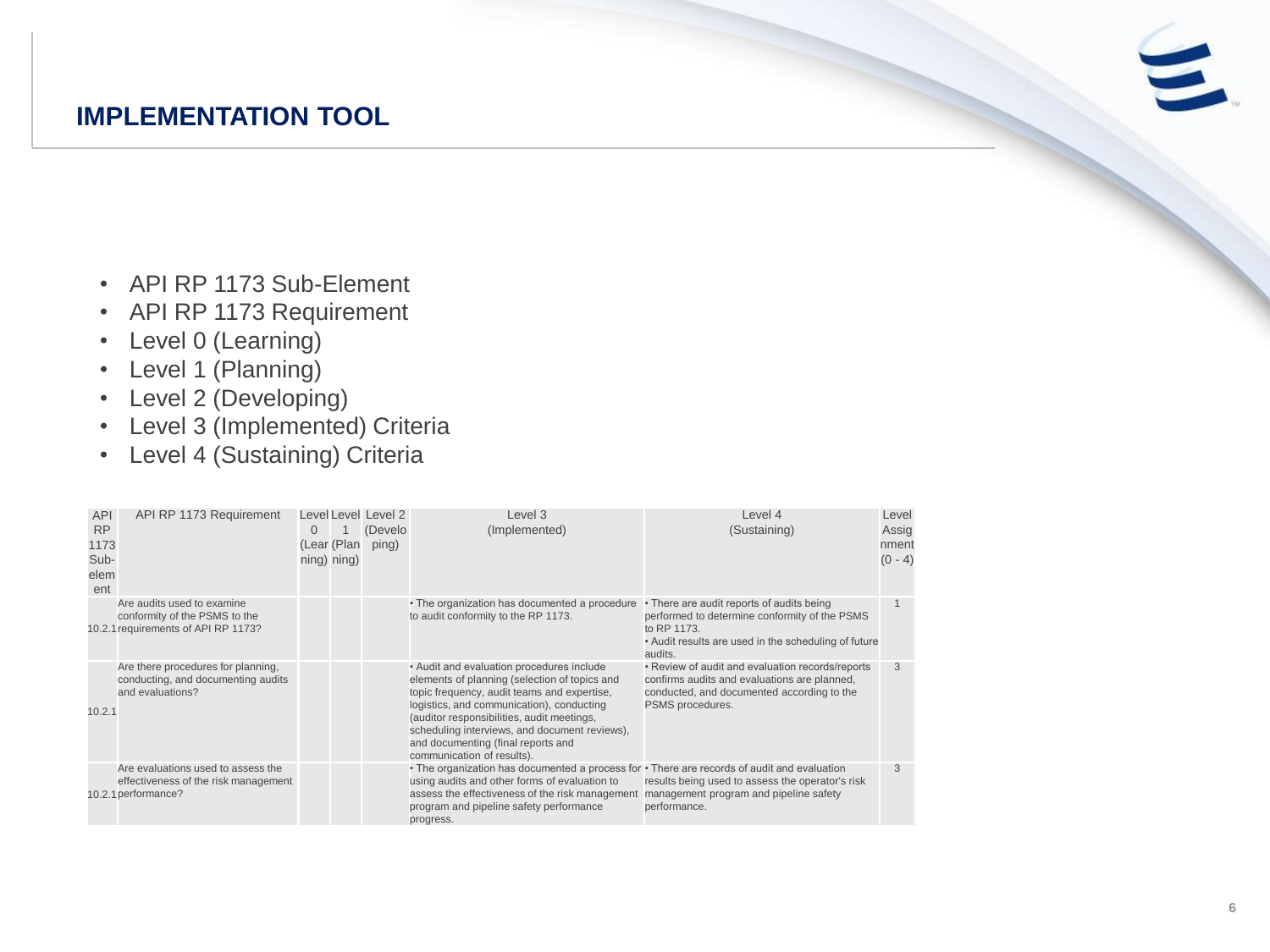## **IMPLEMENTATION TOOL**

#### • **Pros**

- Sub-element breakdown provides a good level of detail
- Incorporates the maturity model concept
- Provides guidance on what type of evidence supports a Level 3 and Level 4 maturity level.
- Provides the structure that you can adopt and make your own.

#### • **Cons**

– The information for Level 3 and Level 4 can be too much at one time if you are still creating a program.

#### • **Comment**

– You need a plan on how to use it for your needs.

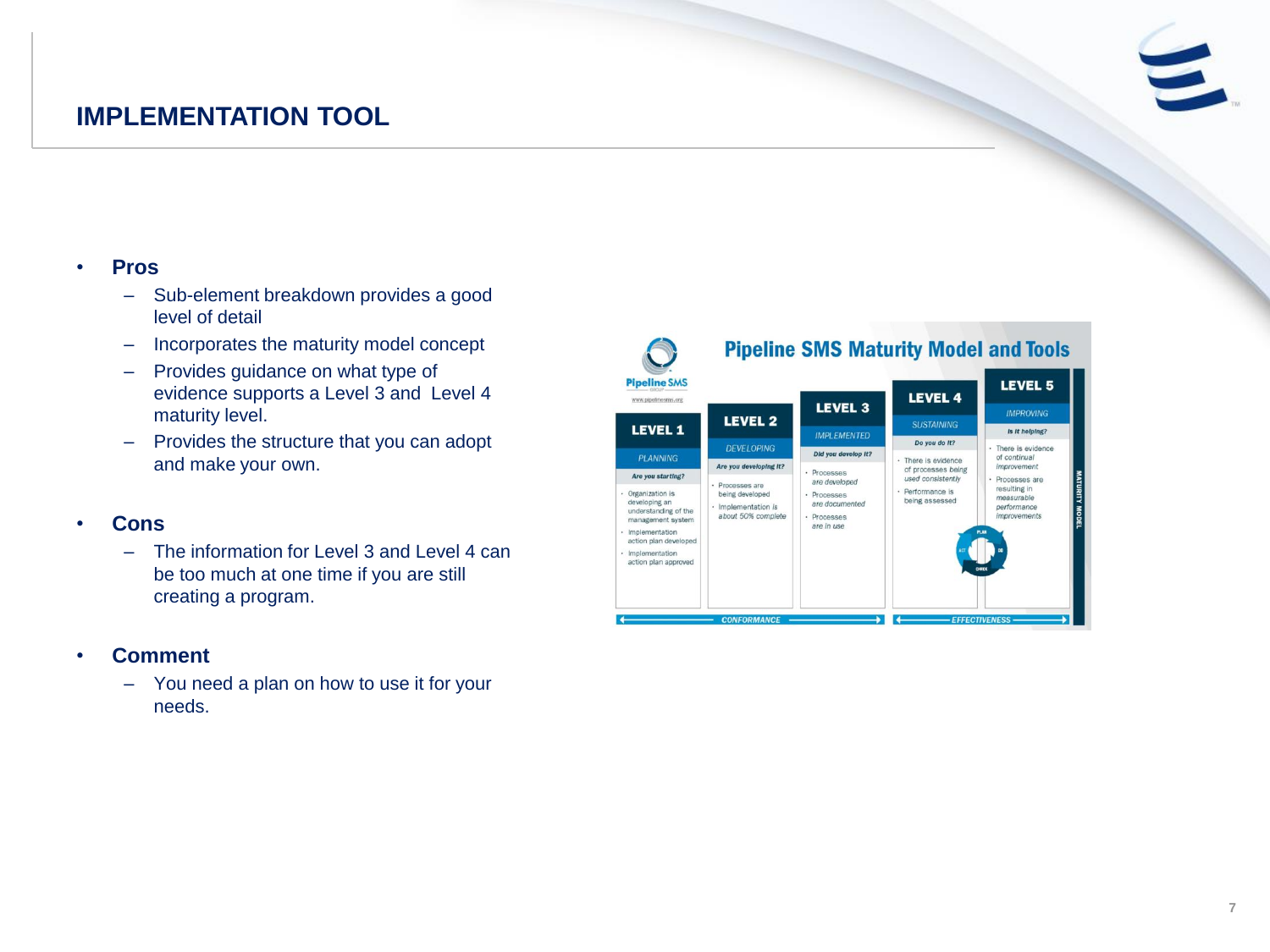## **CUSTOMIZED IMPLEMENTATION TOOL**

- **Focused on Level 3 to create a working program**
- **Modified the spreadsheet for our needs.**

### Original Implementation Tool

- API RP 1173 Sub-Element
- API RP 1173 Requirement
- Level 0 (Learning)
- Level 1 (Planning)
- Level 2 (Developing)
- Level 3 (Implemented) **Criteria**
- Level 4 (Sustaining) **Criteria**

#### Customized for our Needs

- API RP 1173 Sub-Element
- API RP 1173 Requirement
- Level 3 (Implemented) **Criteria**
- Status in meeting Level 3 **Criteria**
- Action Item
- Responsible Person
- Target Date
- **Open or Closed Action** Item
- Action Item Progress
- Target Date Progress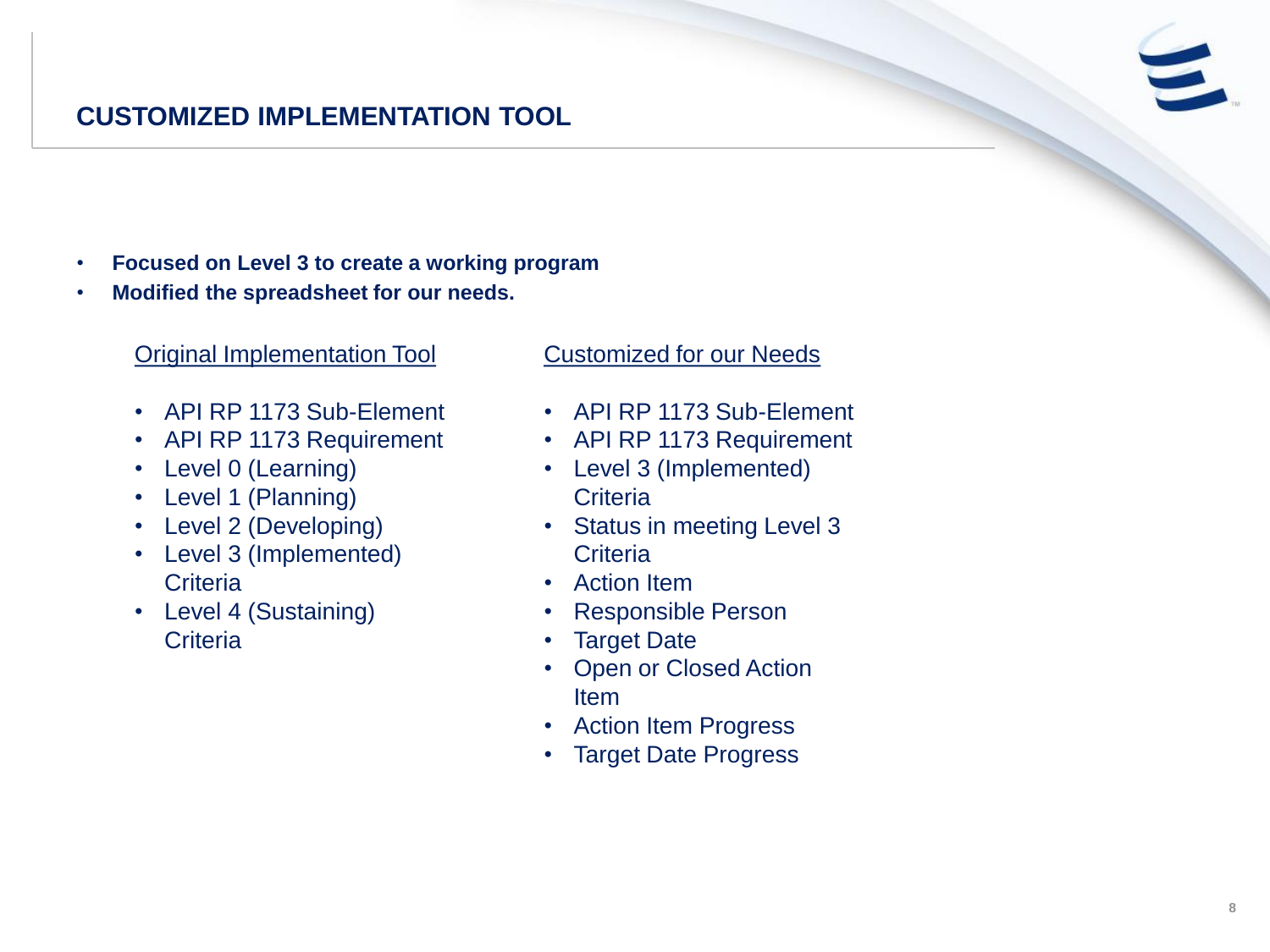## **MATURITY OF PSMS – THE JOURNEY**

- **Implement the program at Level 3 Maturity**
- **Grow towards Level 4 Maturity**
- **Strive for Level 5 Maturity**

| <b>Pipeline SMS</b><br>www.pipelinesms.org                                                                                                                                                    |                                                                                                           |                                                                                            | <b>LEVEL 4</b>                                                                                       | <b>LEVEL 5</b>                                                                                                             |
|-----------------------------------------------------------------------------------------------------------------------------------------------------------------------------------------------|-----------------------------------------------------------------------------------------------------------|--------------------------------------------------------------------------------------------|------------------------------------------------------------------------------------------------------|----------------------------------------------------------------------------------------------------------------------------|
| <b>LEVEL 1</b>                                                                                                                                                                                | <b>LEVEL 2</b>                                                                                            | <b>LEVEL 3</b>                                                                             | <b>SUSTAINING</b>                                                                                    | <b>IMPROVING</b>                                                                                                           |
| <b>PLANNING</b>                                                                                                                                                                               | <b>DEVELOPING</b>                                                                                         | <b>IMPLEMENTED</b><br>Did you develop It?                                                  | Do you do It?                                                                                        | Is It helping?<br>· There is evidence<br>of continual                                                                      |
| Are you starting?<br>· Organization is<br>developing an<br>understanding of the<br>management system<br>· Implementation<br>action plan developed<br>· Implementation<br>action plan approved | Are you developing It?<br>· Processes are<br>being developed<br>· Implementation is<br>about 50% complete | · Processes<br>are developed<br>· Processes<br>are documented<br>· Processes<br>are in use | · There is evidence<br>of processes being<br>used consistently<br>· Performance is<br>being assessed | improvement<br>· Processes are<br>resulting in<br>measurable<br>performance<br><i>improvements</i><br><b>PLAN</b><br>CHFCK |

 $\blacksquare$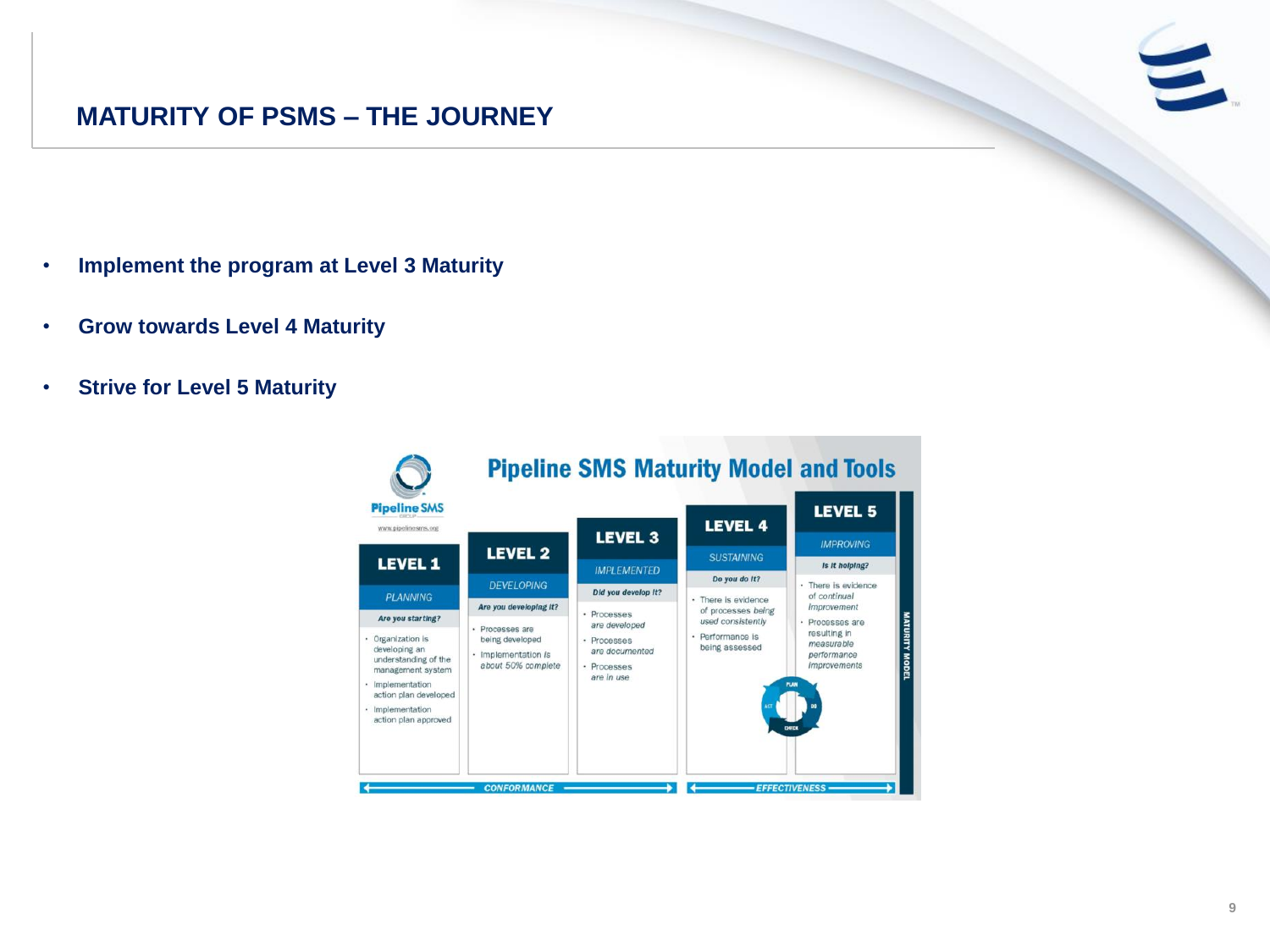# $\epsilon$

## **CUSTOMIZED IMPLEMENTATION TOOL RESULTS**

- **Programs associated with the Safety Assurance element:**
	- PSMS Audits
	- Evaluation of PSMS Effectiveness and Maturity
	- Safety Culture Survey
	- Key Performance Indicators
	- Stakeholder Engagement Feedback Process
	- PSMS Management Review Meetings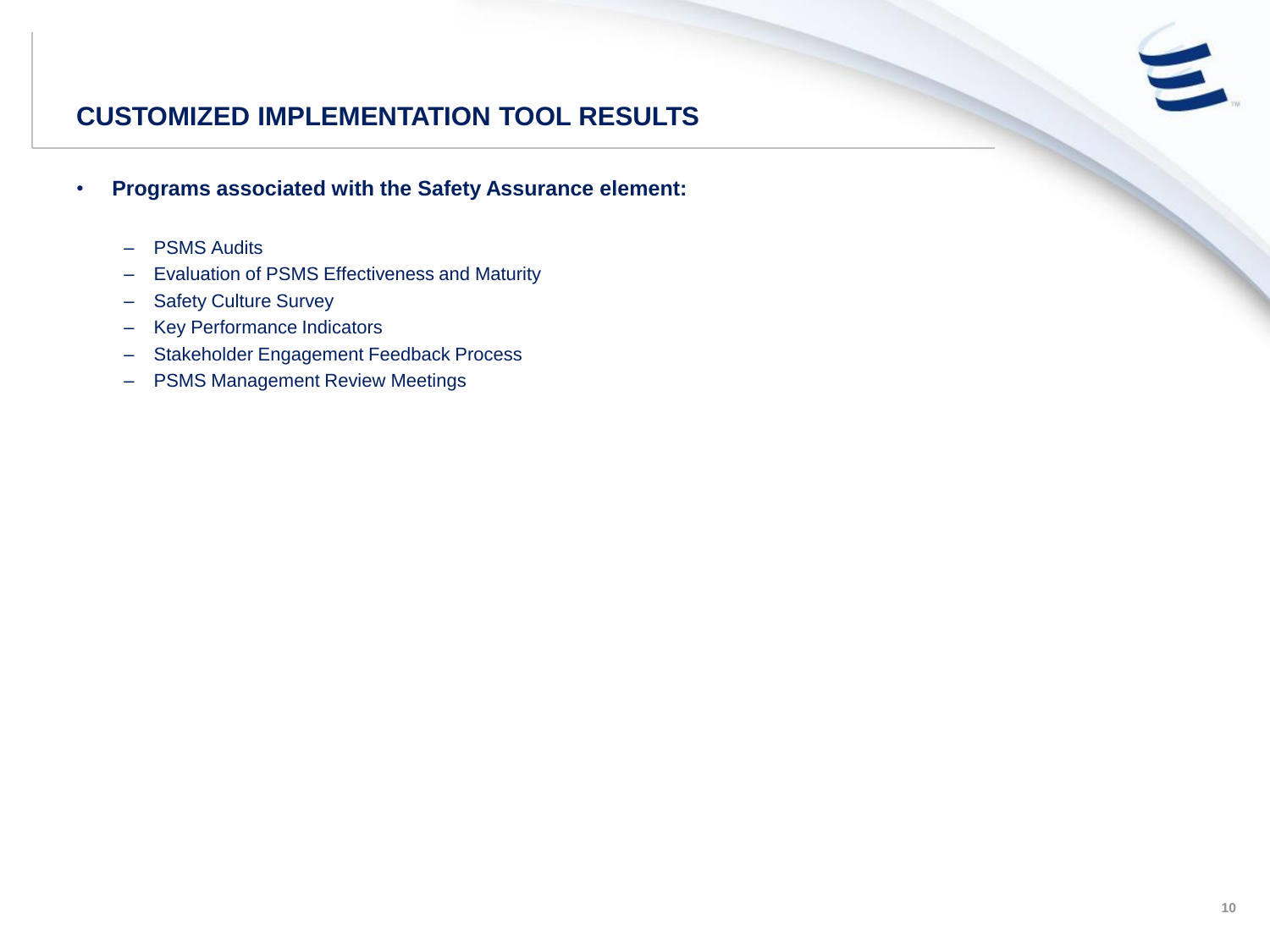## **EVALUATION TOOL**



| <b>Short Question Name</b> | Element # / Requirement / Section #<br>6. Safety Assurance - Section 10                                                                                                                                                                                                                                                                                                                                                                                                                                                                                                     | <b>Score</b> | <b>Comments</b> | "Shall" #                                                                                              |
|----------------------------|-----------------------------------------------------------------------------------------------------------------------------------------------------------------------------------------------------------------------------------------------------------------------------------------------------------------------------------------------------------------------------------------------------------------------------------------------------------------------------------------------------------------------------------------------------------------------------|--------------|-----------------|--------------------------------------------------------------------------------------------------------|
|                            |                                                                                                                                                                                                                                                                                                                                                                                                                                                                                                                                                                             |              |                 |                                                                                                        |
| Audit Management           | The Operator has established risk-based audits / evaluations with<br>defined criteria, scope, frequency, methods, and record retention;<br>prioritizes processes with higher risk and business criticality; tracks<br>findings and recommendations to closure with defined response<br>times; with reports to Management. Management ensures timely<br>closure of recommendations.                                                                                                                                                                                          |              |                 | $10.2.1 - 3$<br>$10.2.1 - 4$<br>$10.2.2 - 3$<br>10.2.6<br>$10.2.6 - 1$<br>$10.2.6 - 2$<br>$10.2.6 - 3$ |
|                            | Operator Conformance The Operator ensures that it is conforming to its PSMS (including<br>suppliers and contractors), at the Element and Process level, and<br>evaluates every Element at least every 3 years.                                                                                                                                                                                                                                                                                                                                                              |              |                 | $10.2.1 - 1$<br>$10.2.2 - 1$<br>$10.2.2 - 2$<br>$10.2.2 - 4$                                           |
| <b>PSMS Conformance</b>    | The Operator ensures that its PSMS conforms to the RP at the<br>Element and Process level, and evaluates every Element at least<br>every 3 years.                                                                                                                                                                                                                                                                                                                                                                                                                           |              |                 | $10.2.1 - 1$<br>$10.2.2 - 1$<br>$10.2.2 - 2$<br>$10.2.2 - 4$                                           |
| <b>PSMS Maturity</b>       | The Operator evaluates the maturity of the processes and<br>procedures in its PSMS (comprehensive, systematic, integrated)<br>using performance measures and benchmarking.                                                                                                                                                                                                                                                                                                                                                                                                  |              |                 | $10.2.3 - 3$<br>$10.2.5 - 1$<br>10.2.5.a<br>10.2.5.b<br>10.2.5.c<br>$10.2.5 - 2$                       |
| <b>Risk Management</b>     | The Operator evaluates effectiveness of risk management,<br>including the results of stakeholder engagement under Section 6;<br>risk analysis under Section 7; management of change under<br>Section 8; any incident investigations, findings, recommendations,<br>and lessons learned, both internal and external, under Section 9;<br>audits under Section 10; management reviews under Section 11;<br>emergency response issues under Section 12; personnel issues<br>under Section 13; as well as near-miss experiences and abnormal<br>operating data, as appropriate. |              |                 | 10.1<br>$10.2.1 - 2$<br>$10.2.3 - 1$<br>$10.2.3 - 4$<br>11.2                                           |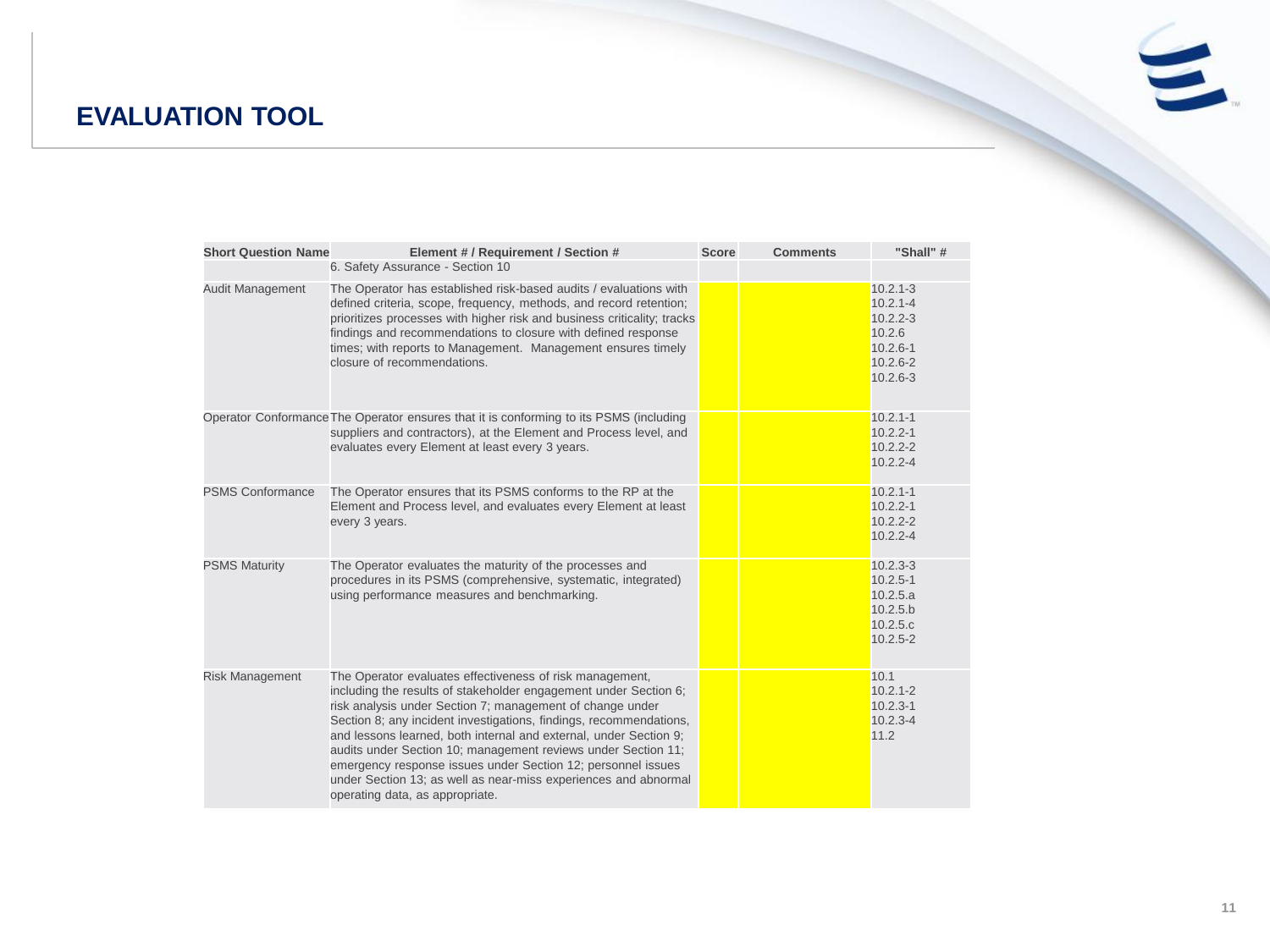## **EVALUATION TOOL – EFFECTIVENESS SCORE**

| <b>Automatic Deductions</b><br># Incidents with PHMSA Fatalities (might also<br>have PHMSA injuries)<br># Non-Fatal Incidents with PHMSA Injuries |                                           | # Incidents                               |                |
|---------------------------------------------------------------------------------------------------------------------------------------------------|-------------------------------------------|-------------------------------------------|----------------|
| <b>Relative KPI Results</b>                                                                                                                       | Operator Results v/ Industry Peer Average |                                           |                |
|                                                                                                                                                   |                                           | Operator                                  |                |
|                                                                                                                                                   | Industry Avg.                             | Avg.*                                     | Ratio          |
| <b>Liquid Transmission</b>                                                                                                                        |                                           |                                           |                |
| ROW incidents / kmile                                                                                                                             | 0.67                                      |                                           | 0.00           |
| PHMSA IPE / kmile                                                                                                                                 | 0.48                                      |                                           | 0.00           |
| <b>OSHA Injury Rate</b>                                                                                                                           | 0.8                                       |                                           | 0.00           |
|                                                                                                                                                   |                                           |                                           | Avg. KPI Score |
|                                                                                                                                                   |                                           | <b>Final KPI Score (after deductions)</b> |                |

| <b>Automatic Deductions Scoring</b>           |                      | <b>Deduction</b> |
|-----------------------------------------------|----------------------|------------------|
| # Incidents with PHMSA Fatalities (might also |                      |                  |
| have PHMSA injuries)                          | <b>Each Incident</b> | $-0.5$           |
| # Non-Fatal Incidents with PHMSA Injuries     | <b>Each Incident</b> | $-0.25$          |
| Relative KPI Scoring                          |                      | Score            |
| Operator Averages v/ Industry Peer Averages   | $\leq$ 25%           |                  |
|                                               | >25% to <= 50%       | 0.75             |
|                                               | >50% but <= 75%      | 0.5              |
|                                               | <75% to <= 90%       | 0.25             |
|                                               | <90% to <= 150%      |                  |
|                                               | $>150\%$ but <= 200% | $-0.25$          |
|                                               | >200%                | $-0.5$           |

Data Sources

Incidents: Use the most recent data available.

Use 3 years of data for all operators to calculate that operator's KPI averages. Use the most recent 12 months or reporting year for OSHA data. Use the most recent 12 months for PHMSA injury and fatality data regardless of operator size.

Note: the OSHA injury rate for all PL segments in 2016 ranges from 0.7 to 0.9, including construction.